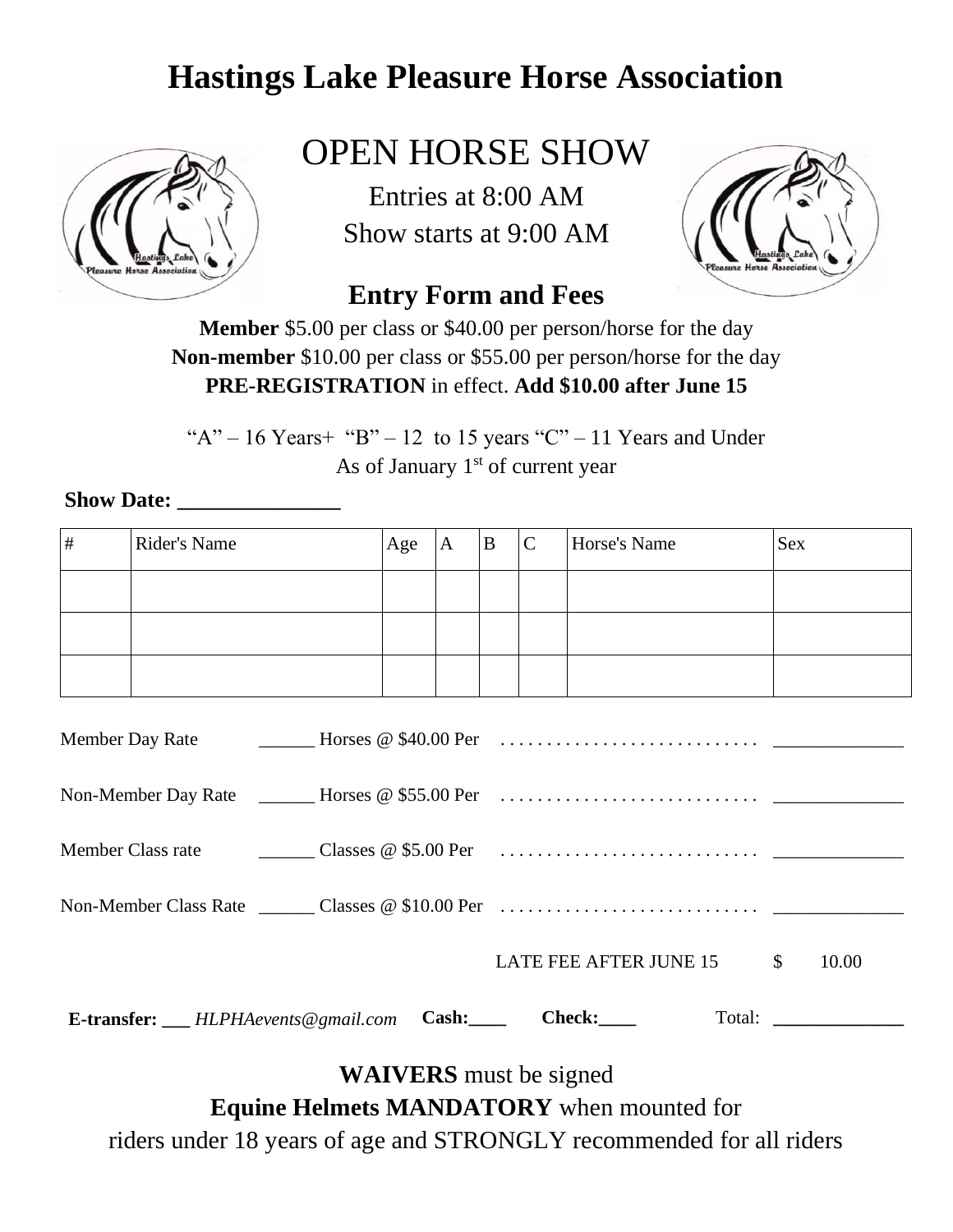

### **VOLUNTARY EQUINE WAIVER AND RELEASE FORM**



I, the **Participant,** understand that there are risks inherent in dealing with equines and equine activities, such as, but not limited to, the following:

- The propensity of an equine to behave in ways that may result in injury, death or loss to persons on or around the equine.
- The unpredictability of an equines' reaction to sound, sudden movements, unfamiliar objects, persons or other animals.
- That there may be hazards, including, but not limited to, surface and surface conditions.
- The possibility of a collision with another equine, animal, person or object.
- The potential of an equine activity Participant to act in a negligent manner that may contribute to injury, death, or loss to the person of the Participant or to other persons, including, but not limited to, failing to maintain control over an equine or failing to act within the ability of the Participant.

With full understanding of the inherent risk involved in equine activities, the Participant agrees to waive, release and hold harmless the Hastings Lake Pleasure Horse Association, the Hastings Lake Community Association, its staff, management and any person involved in organizing activities from any loss, damage, injury, accident, illness or disease by any Participant.

|                                                    | Participant agrees that they have read and understand this Voluntary Waiver Agreement. |
|----------------------------------------------------|----------------------------------------------------------------------------------------|
| Participant Name                                   |                                                                                        |
| <b>Legal Guardian</b> $-$ if under 18 years of age |                                                                                        |
| <b>Participant Signature</b>                       |                                                                                        |
| <b>Date</b>                                        | <b>Contact Phone</b>                                                                   |

#### **MAIL Entry Form FEES and WAIVER**

**to** Anita Bleackley @ 6, 20332 Twp 512 Sherwood Park T8G 1E8 or email **[anita.van@xplornet.ca](mailto:anita.van@xplornet.ca)**

For direct banking e-transfer use: HLPHAevents@gmail.com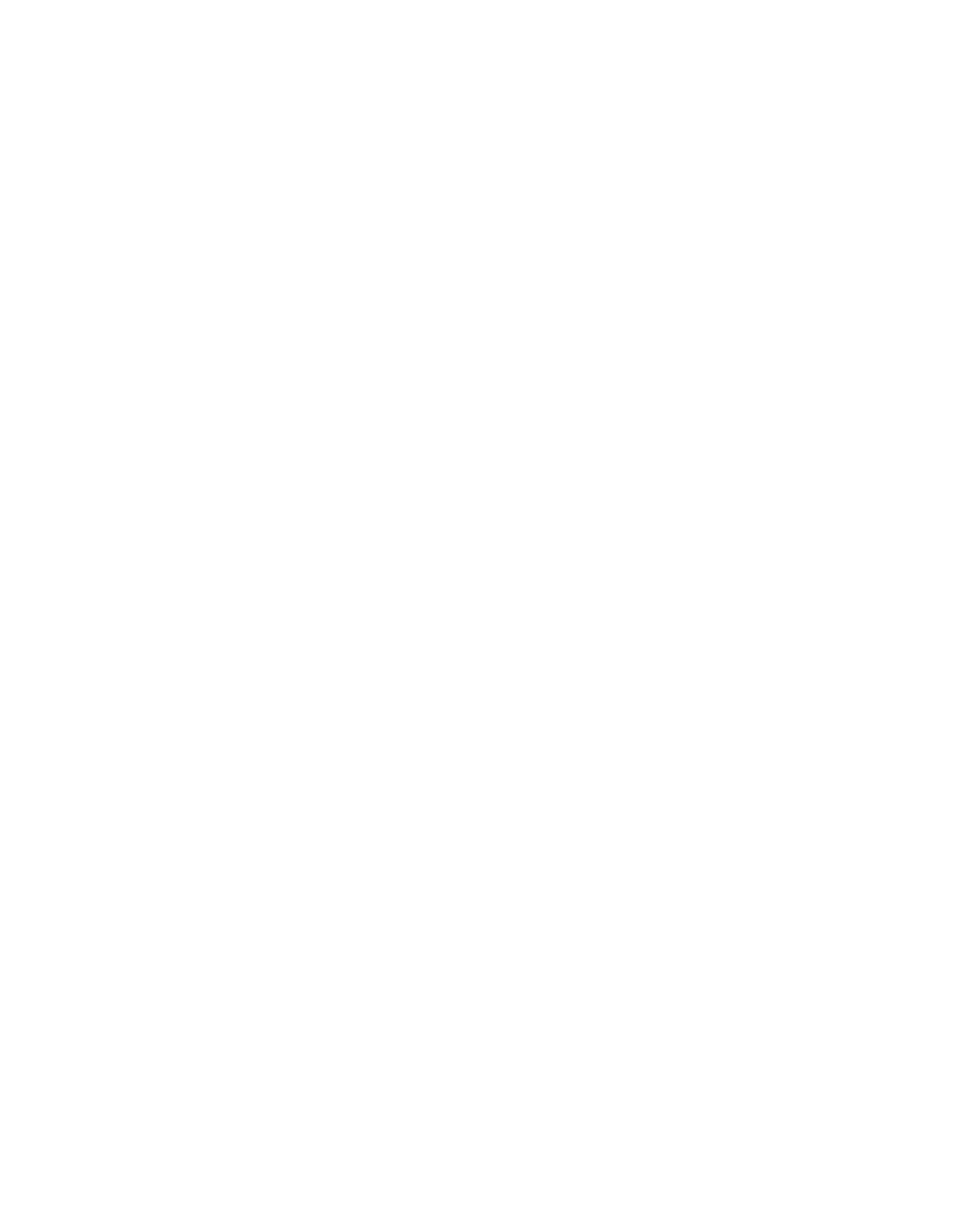

#### OPEN HORSE SHOW

 **Hastings Lake Arena** 1.5 km South of Hwy 14 on Range Rd 204 Strathcona County

#### **CLASS LIST**



- 1) **Muriel Rabby Memorial Halter** Mare & Fillies
- 2) **Muriel Rabby Memorial Halter** Stallions, Colts & Geldings
- 3) **Muriel Rabby Memorial Halter** Under 48 Inches No stallions. No cross entries of equine in Halter
- 4) Showmanship "C" "B" "A"
- 5) Driving (10-minute break before class 8)
- 6) English Pleasure "C" "B" "A"
- 7) English Equitation "C" "B" "A" (10-minute break before class 10)
- 8) Junior Horse "5 years and under"
- 9) a. English Walk/Trot Beginners only b. Western Walk/Trot Beginners only
- 10) Western Pleasure "C" "B" "A"
- 11) Western Equitation "C" "B" "A"
- 12) Toilet Paper Pairs 7 squares of paper
- 13) Lead Line Riders 3 years+ No cross entries in mounted classes, no entry fee \*\*Lunch Break \*\*
- 14) Costume Class Equine helmets mandatory

\*\* Presentations for Flat Classes \*\*

- 15) Pole Bending "C" "B" "A"
- 16) Flag Picking "C" "B" "A"
- 17) Barrel "C" "B" "A"
- 18) Keyhole "C" "B" "A"
- 29) Ride and Lead "C" "B" "A"
- 20) 2 Dollar Bill Race Winner takes all, no chaps allowed

\*\* Presentations for Gymkhana \*\*